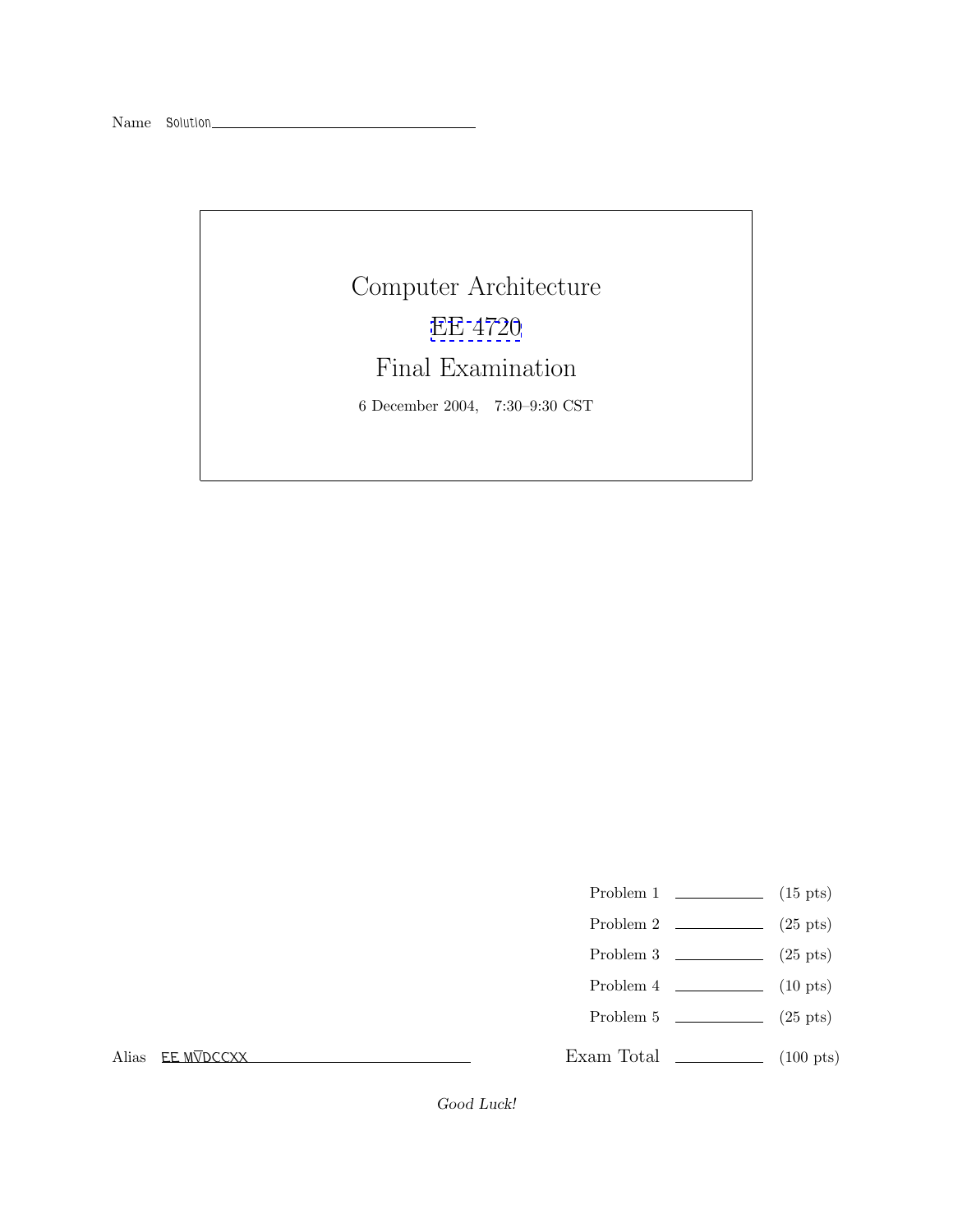Problem 1: The MIPS code below executes as shown on the illustrated dynamically scheduled scalar implementation. There are no exceptions or recoveries; the result (value to be written in r2) of the first instruction is 101, the second is 102, etc.  $(15 \text{ pts})$ 



2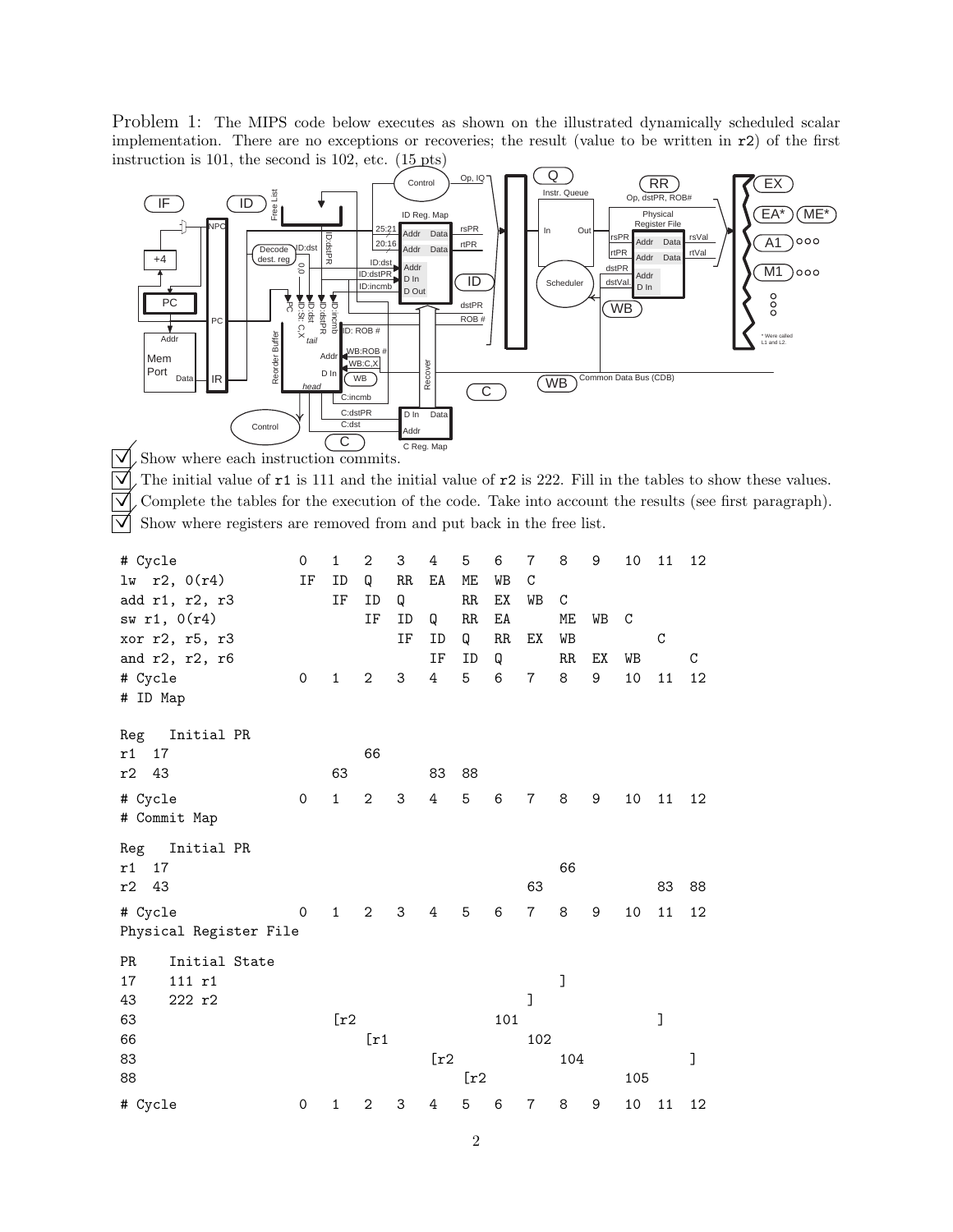*The solution is shown on the previous page. This problem is uninteresting and so it would be a good first study problem for those reading this in the future.*

*Common Mistake: Allocating a register for* sw*. The* sw *instruction does not write a register and so it is not allocated a physical register.*

*Common Mistake: Freeing the wrong register. When an instruction commits the correct physical register to free is* **not** *the one assigned to the instruction but the incumbent, the previous one assigned to the same register. For example when the* add*, which was assigned physical register 66, commits it is physical register 17 which gets tossed back into the free list. The incumbent can be found in the commit (or ID) map to the left of the register assigned to the instruction.*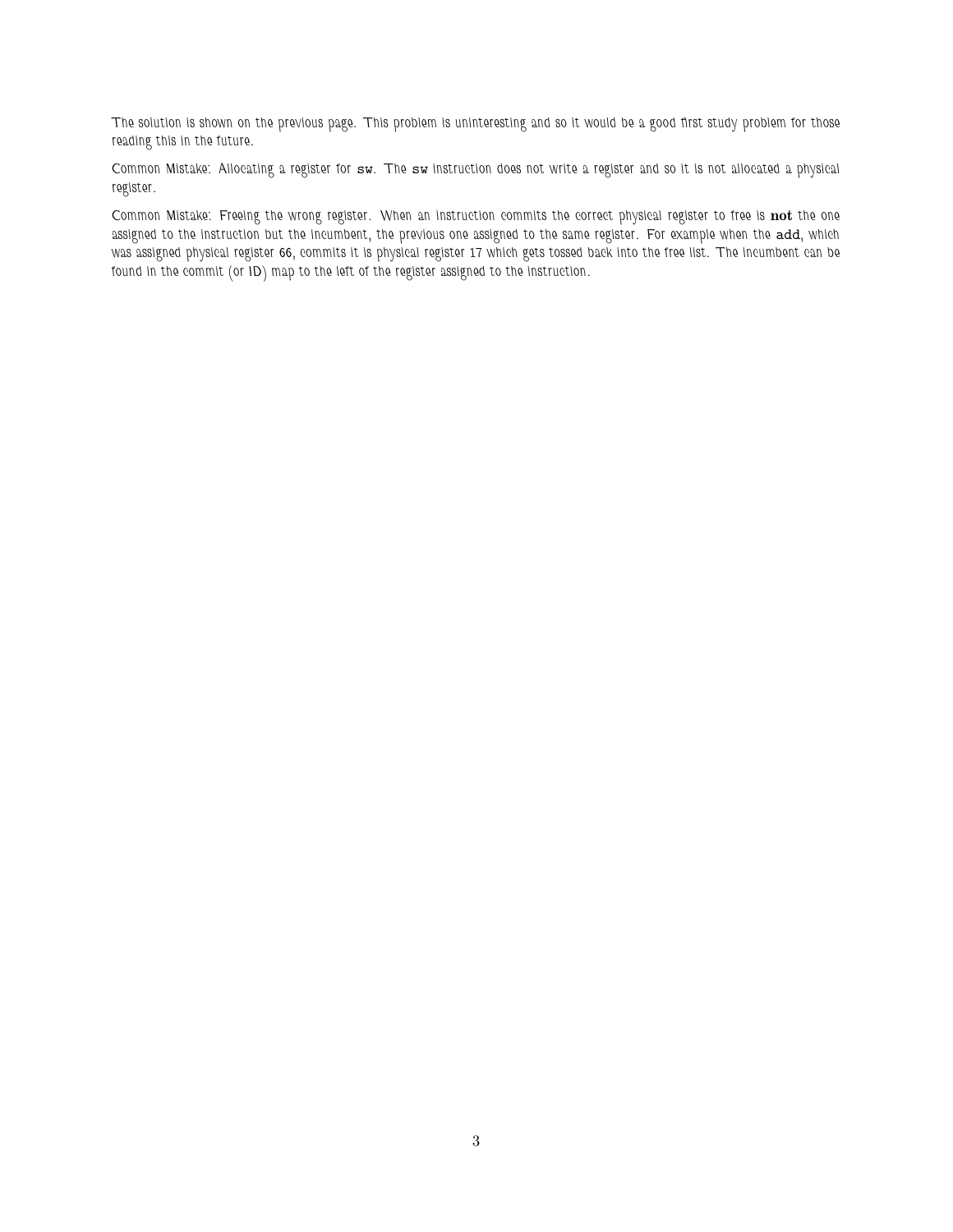Problem 2: An extended version of MIPS, called MMMIPS, includes memory-to-memory (MM) arithmetic instructions that can read the first source operand from memory and write a result to memory; the second source operand is always an immediate and the MM's are encoded in format I. Their mnemonics end with .mm, .mr, or .rm and they operate as described in the comments below. (25 pts)

| $1w$ r1, $2(r3)$           |  | # r1 = Mem[r3+2] (Existing instruction, for your reference.) |
|----------------------------|--|--------------------------------------------------------------|
| add.mm $(r4)$ , $(r5)$ , 3 |  | # $Mem[r4] = Mem[r5] + 3$                                    |
| sub.rm r6, (r7), 3         |  | # $r6 = \text{Mem}[r7] + 3$                                  |
| or.mr (r8), r9, 3          |  | # $Mem[r8] = r9 + 3$                                         |

(*a*) Shown below is a partially completed implementation of MMMIPS. It includes a new stage, MS (the S is for source), that has a memory port for the source operand, shown unconnected. For use in a later part of this problem, boxes mem src and mem dst identify an instruction as having a memory source operand (output 1) or a memory destination operand (output 1) (an instruction can have both). An output of 0 means the respective operand is not from or to memory.

 $\triangledown$  Connect the MS-stage memory port for the MM instructions.

 $\overline{\vee}$  Modify connections to the MEM-stage memory port for the MM instructions.

 $\triangledown$  Make sure existing MIPS load and store instructions continue to work correctly.

 $\overrightarrow{\mathsf{a}}$  For this part don't add bypassing or control logic.



*Solution to this part appears above in green along with solution to other parts.*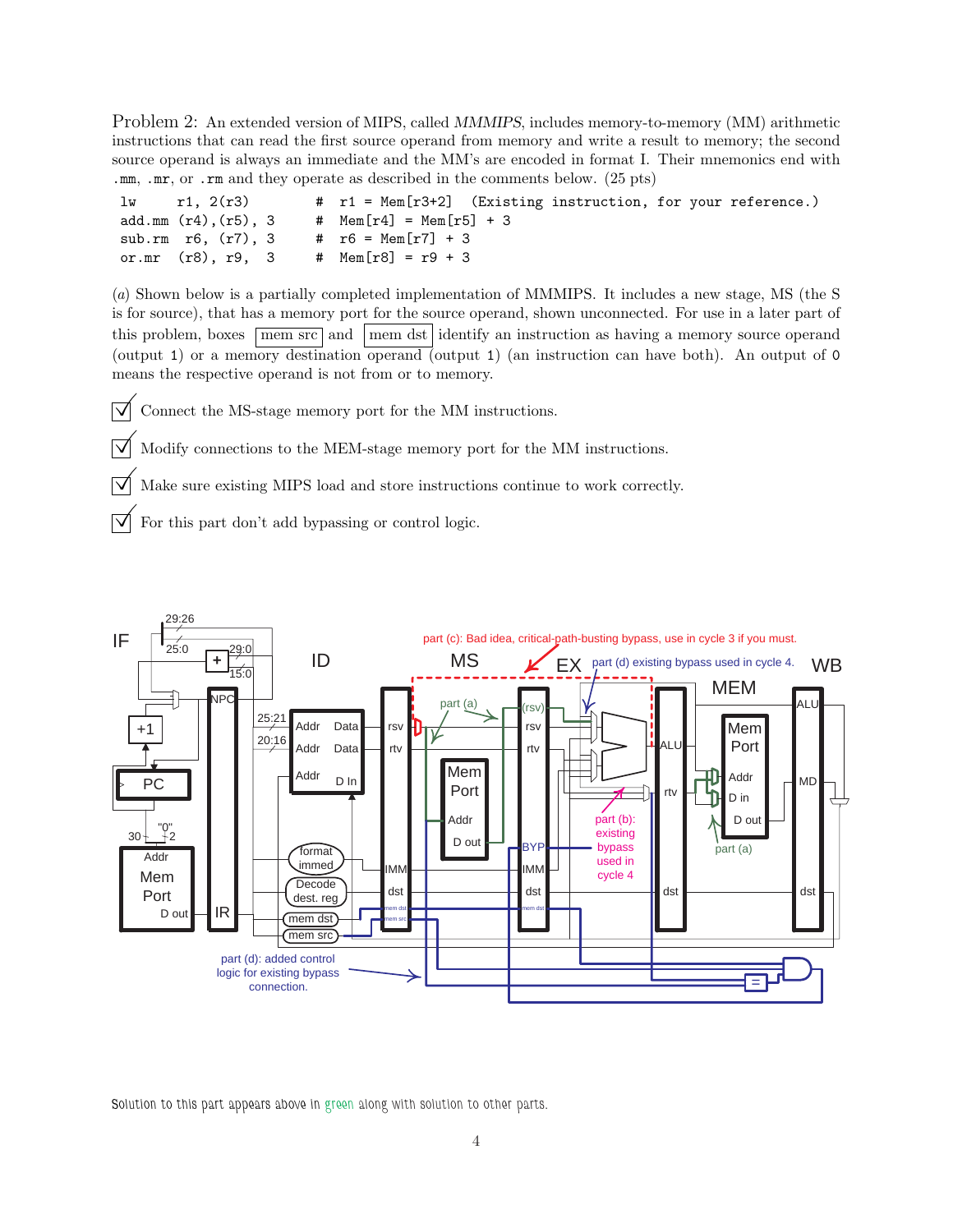

*For the problems below use either the diagram below or the one on the previous page.*

(*b*) Add a bypass connection so that the code below can execute without a stall or show which existing bypass connection can be used.

 $\triangledown$  Add or identify the connection.

Show which cycle the bypass connection is used.

| # Cycle |                                  | 0 1 2 3 4 5 6 |                   |  |  |
|---------|----------------------------------|---------------|-------------------|--|--|
|         | add r1, r2, r3 IF ID MS EX ME WB |               |                   |  |  |
|         | sub.mr $(r1)$ , r4, 5            |               | IF ID MS EX ME WB |  |  |

*The value can use the exiting MEM-to-EX bypass connection, the bypassed value goes through the mux to EX/MEM.rtv. The value would be bypassed in cycle 4 for use in the memory write in cycle 5.*

(*c*) Can a bypass connection be added for the code below? If yes, should it be added? Explain.

 $\triangledown$  Show how and/or explain why not.

| # Cycle                  |  | 0 1 2 3 4 5 6     |  |                   |  |
|--------------------------|--|-------------------|--|-------------------|--|
| add r1, r2, r3           |  | IF ID MS EX ME WB |  |                   |  |
| sub.rm $r6$ , $(r1)$ , 5 |  |                   |  | IF ID MS EX ME WB |  |

Yes it can be added, but it shouldn't because of critical path impact. Added connection is shown above in red.

*The subtract needs the address in the beginning of cycle 3, while it's in MS, but the value is computed at the end of cycle 3. If a bypass connection were provided then the cycle time would have to be long enough for both an add and a memory access, substantially lowering the clock frequency.*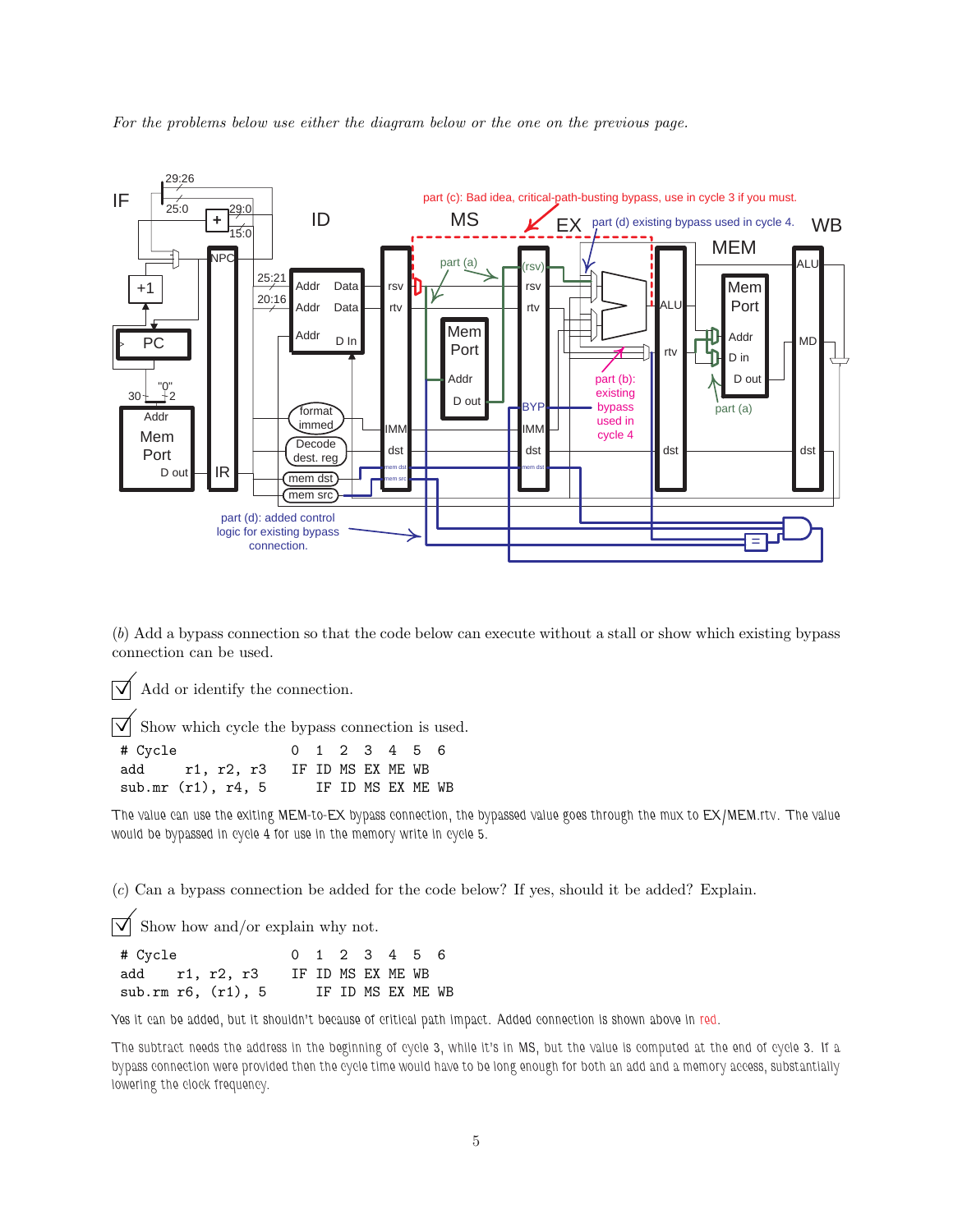(*d*) Show the bypass connections (if any) and control logic so that the code below executes without a stall (and without causing other instructions to execute incorrectly, of course). The control logic should deliver a BYPASS signal to the EX stage at the right time, it should be 1 if a bypass of the type needed below is necessary. Do not connect it to anything.

 $\overrightarrow{V}$  Show the control logic generating BYPASS.

 $\overrightarrow{\mathsf{d}}$  Add the bypass connection or show which existing one would be used.

# r1 = 0x1000, r5 = 0x1000 # Cycle 0 1 2 3 4 5 6 add.mr (r1), r2, 3 IF ID MS EX ME WB sub.rm r4, (r5), 6 IF ID MS EX ME WB

*The bypass is only necessary if the two addresses are the same and so the control logic must compare the addresses as well as checking if the earlier instruction writes a memory location and the later one reads one. The control logic and existing bypass path are shown above in blue.*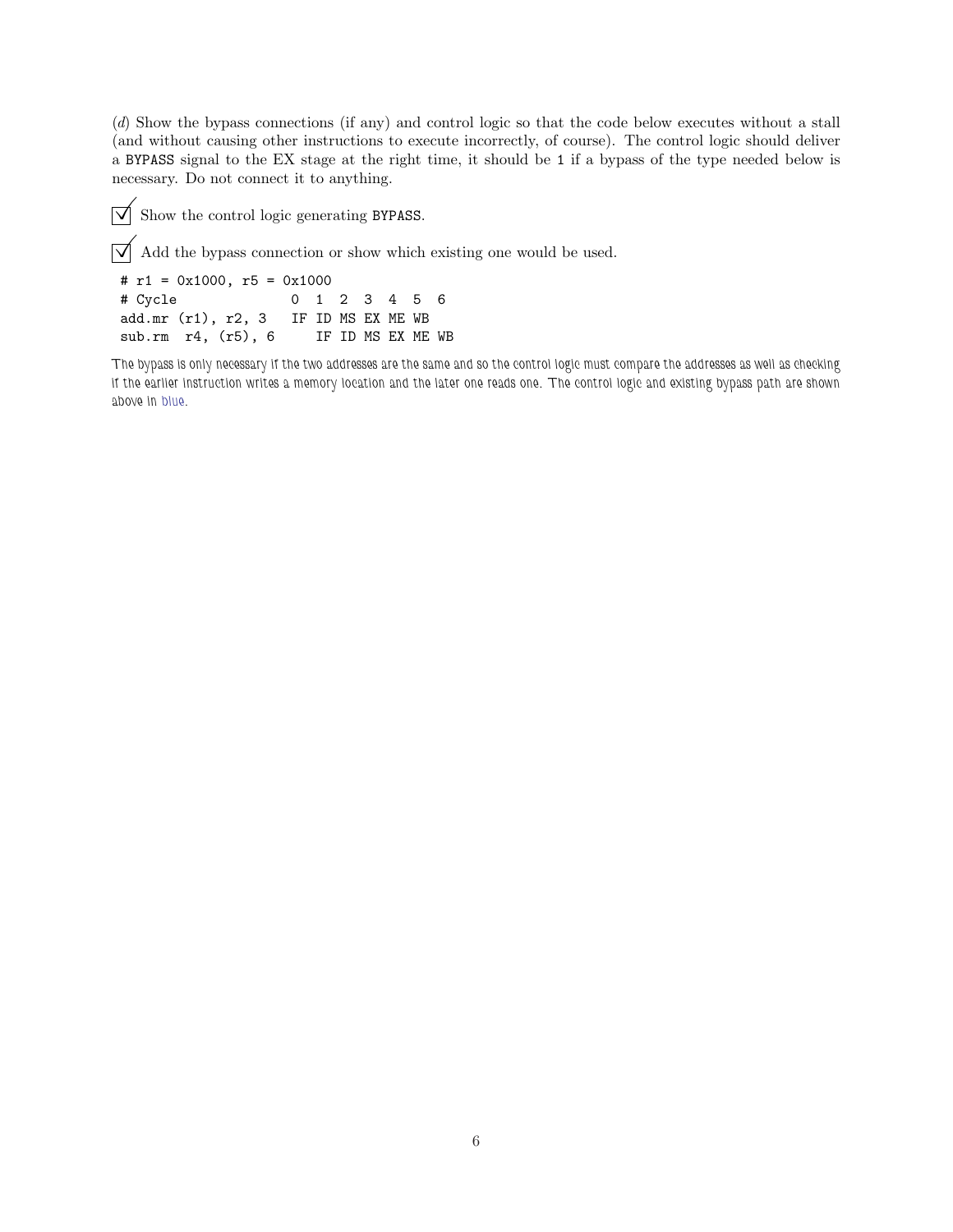Problem 3: Answer each question below. Be sure to check each code fragment for dependencies. (25 pts)

(*a*) Show a pipeline execution diagram for the code fragment below running on the usual statically scheduled and bypassed scalar MIPS implementation. *Note: Bypassing and static scheduling not mentioned in the original exam.*

# Cycle 0 1 2 3 4 5678 lw r1, 0(r2) add r3, r1, r4 # Solution: # Cycle 0 1 2 3 4 5 6 lw r1, 0(r2) IF ID EX ME WB add r3, r1, r4 IF ID -> EX ME WB

 $\triangledown$  Solve this easy problem.

*Grading Note: The original test omitted the kind of implementation. Some did it on an unbypassed statically scheduled, a few did it on a dynamically scheduled system, and one on a superscalar statically scheduled implementation.*

(*b*) The sub.s instruction below stalls in IF.

# Cycle 0 1 2 3 4 5 6 7 8 9 10 11 add.s f4, f5, f6 IF ID A1 A2 A3 A4 WF sub.s f7, f4, f8 IF -------> ID A1 A2 A3 A4 WF add.s f9, f10, f11 IF ID A1 A2 A3 A4 WF

 $\triangledown$  What's wrong about the stall?

 $\nabla$  Show correct execution.

*It's stalling because of the dependency through* f4*, but how could the implementation know that in cycle 1 to 4 if* sub.s *does not yet been decoded. The correct execution appears below.*

# Solution # Cycle 0 1 2 3 4 5 6 7 8 9 10 11 add.s f4, f5, f6 IF ID A1 A2 A3 A4 WF sub.s f7, f4, f8 IF ID -------> A1 A2 A3 A4 WF add.s f9, f10, f11 IF -------> ID A1 A2 A3 A4 WF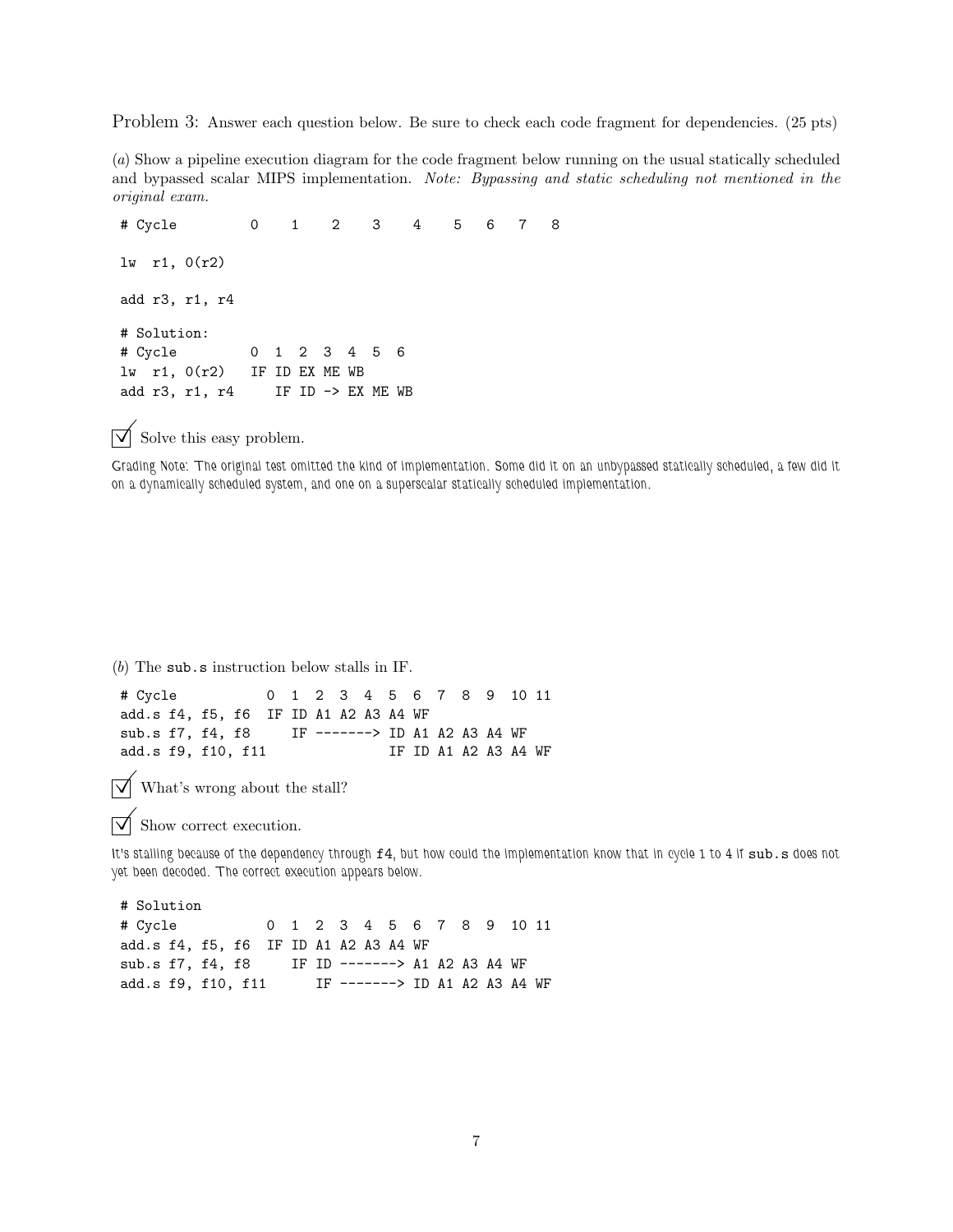Problem 3, continued:

(*c*) The code below executes on a dynamically scheduled machine of the type used in the first problem and in class. The mul.s stalls in ID.

# ROB initially empty. # Cycle 0 1 2 3 4 5 6 7 8 9 10 11 12 13 14 15 16 add.s f4, f5, f6 IF ID Q RR A1 A2 A3 A4 WF C sub.s f7, f4, f8 IF ID Q RR A1 A2 A3 A4 WF C mul.s f9, f10, f11 IF ID -------> Q RR M1 M2 M3 M4 M5 M6 WF C

What's wrong about the stall?

Show correct execution.

*This is a dynamically scheduled system and so* sub.s *waiting for an operand does not stall* mul.s*. Instruction* sub.s *moves out of ID and into the instruction Q, and so* mul.s *is not blocked.*

 $\overline{\vee}$  If the "ROB initially empty." comment was not there then the execution above would be possible, albeit misleading. How would the stall be possible?

*Dynamically scheduled systems stall when some resource is exhausted. The comment indicates that the three instructions have the entire processor to themselves and so it's unlikely that it has run out of anything. But without the comment there might be lots more instructions present and so the processor might have run out of something, for example, ROB slots or physical registers. If it runs out it must stall the instruction in ID. Unlike waiting in the instruction queue, this is a real stall of the fetch/decode pipeline that will block later instructions.*

(*d*) Show a pipeline execution diagram for the code below executing on a 2-way statically scheduled superscalar MIPS implementation. *Note: In the original exam "statically scheduled" was omitted so an answer for either type of system would be correct.*

Execution must be for decode logic of ordinary complexity. (See next item.)

 $\nabla$  Execution must allow precise exceptions.

# solution # Cycle 0 1 2 3 4 5 6 7 0x1000: lw r4, 0(r5) IF ID EX ME WB add r1, r2, r3 IF ID EX ME WB lh  $r6$ ,  $0(r4)$  IF ID  $\rightarrow$  EX ME WB xor r7, r1, r9 IF ID -> EX ME WB sll r10, r11, 12 IF -> ID EX ME WB srl r14, r15, 16 IF -> ID EX ME WB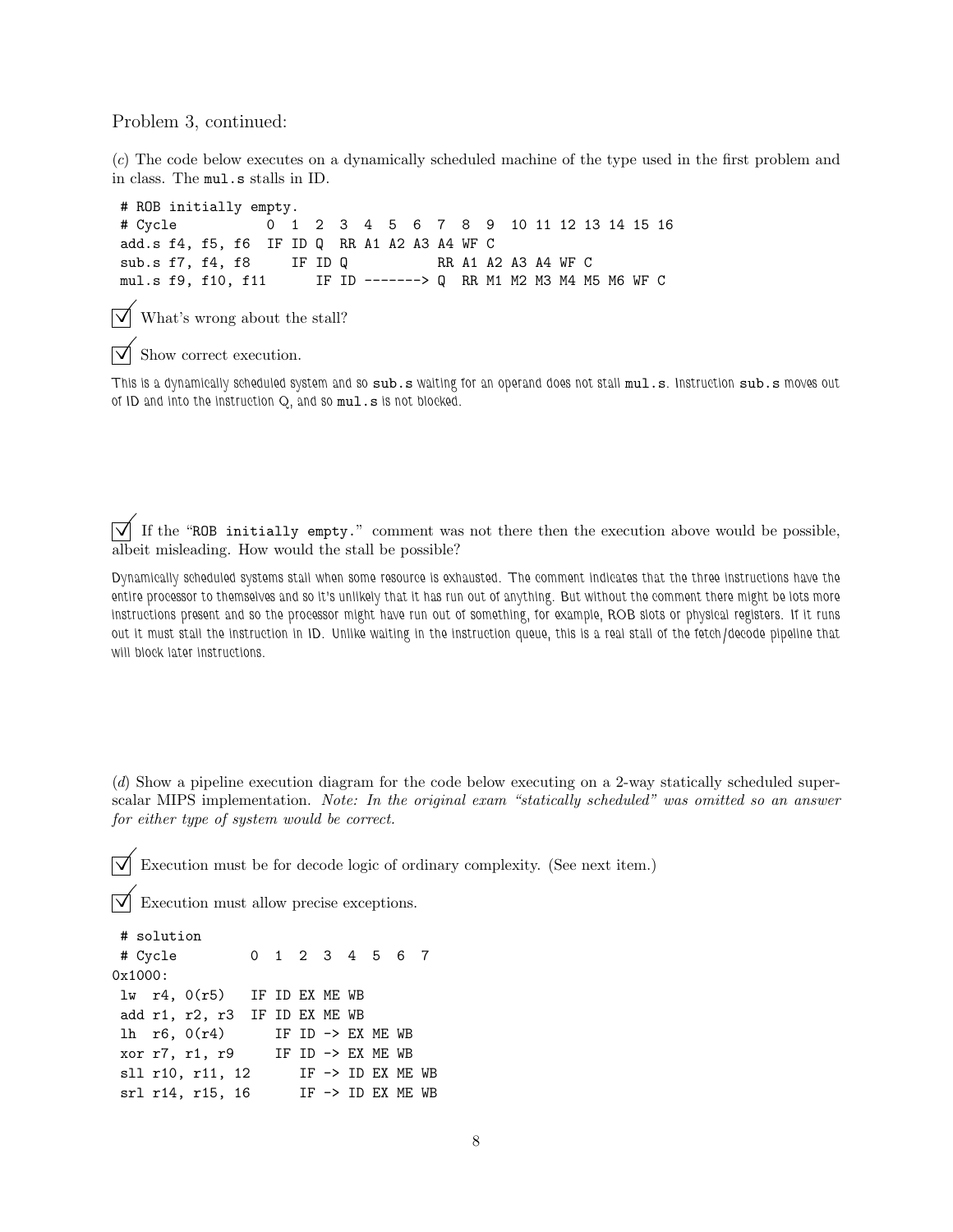Problem 4: (10 pts) The diagram below is for a two-way set-associative cache on a system with 8-bit characters. Answer the following, formulæ are fine as long as they consist of grade-time constants.



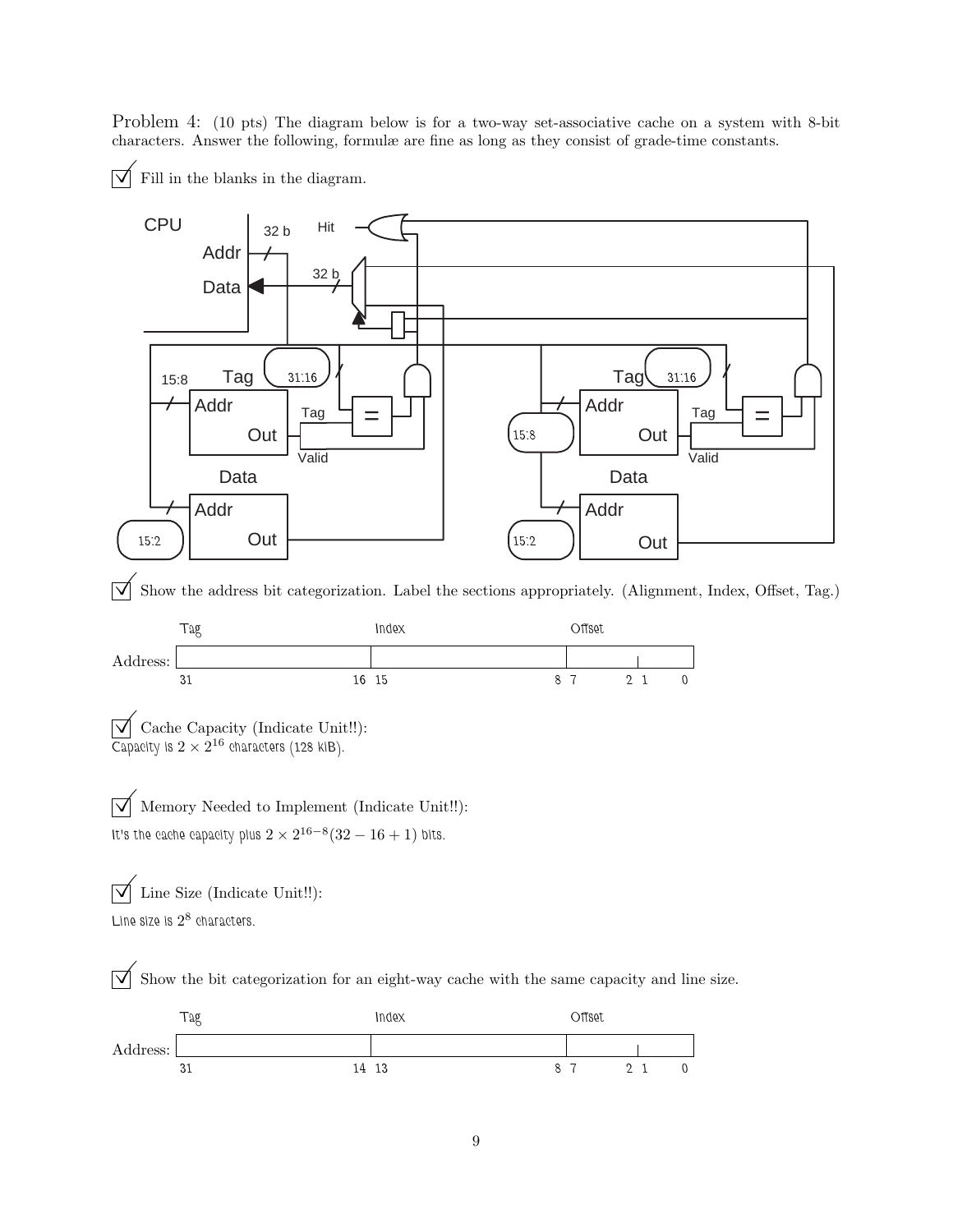Problem 5: Answer each question below.

(*a*) The register renaming technique used in the dynamically scheduled processor (what the register maps do) solves a problem encountered when instructions execute out of order.(5 pts)

 $\triangledown$  What is the problem and how does it solve it?

 $\triangledown$  Provide an example showing what would go wrong without renaming.

*The problem is that because instructions write back their results out of order and also read source registers out of order an instruction might read the wrong register value because (1) a later instruction already wrote the same register, overwriting the value that was supposed to be read, or (2) earlier instructions wrote the registers out of order. See the examples below. The solution is to assign a different physical register to each instruction that writes a destination so that there is no ambiguity. The ID register map is used to find which physical register is assigned to a given architected (from the ISA) register. Since the register map is read and updated in program order it will be correct.*

```
# Case (1): add reads wrong value of r2.
add r1, r2, r3 ..RR.. # Ooops, got wrong r2.
sub r2, r4, r5 ..WB..
# Case (2): xor reads wrong r1.
add r1, r2, r3 ..WB..
...
or r1, r6, r7 ..WB..
xor r8, r1, r9 ..RR.. # Ooops, got wrong r1.
```
(*b*) When it comes to caches one line size does not fit all.(5 pts)

 $\triangledown$  When is it better to have larger line sizes (while holding cache size constant)? Explain how the larger lines help.

*When programs do alot of sequential access. The larger the line the more data is brought in on a cache miss. Since access is sequential that data will soon be accessed if the missing instruction is part of a piece of code accessing data sequentially.*

 $\triangledown$  When is it better to have smaller line sizes (while holding cache size constant)? Explain how larger lines would hurt.

*Suppose there is a miss on a system with large lines by a program doing no sequential access and with little spatial locality of any kind. The accessed data will be read but the other data on the line will not, wasting cache capacity. It would not hurt to have smaller line sizes since only the part which is first accessed is used, it would in fact help to have smaller lines because there would be more of them, increasing the hit ratio in many cases.*